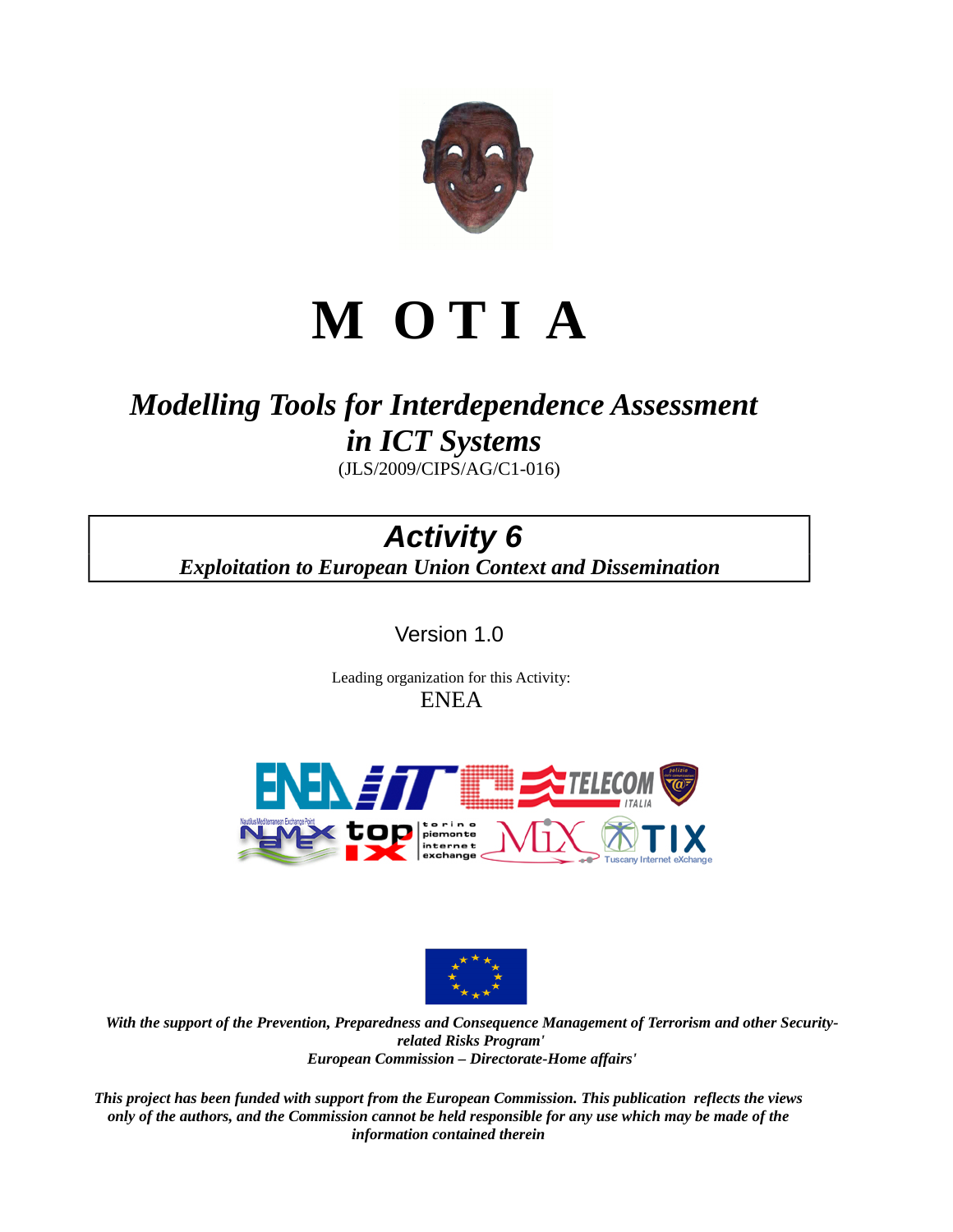| <b>Dissemination Level</b> | Public<br>PU                      |
|----------------------------|-----------------------------------|
|                            |                                   |
| Editor(s)                  | <b>Gregorio D'Agostino (ENEA)</b> |
|                            |                                   |
|                            |                                   |
| Author( $s$ )              | (Caspur) Maria Cristina Brugnoli  |
|                            | (Caspur) Emiliano Casalicchio     |
|                            | (ENEA) Gregorio D'Agostino        |
| Contribution(s)            |                                   |

| Activity 6 | $\pm$ Exploitation to European Union Context and Dissemination |
|------------|----------------------------------------------------------------|
| Remarks    |                                                                |

| Changes | Authors and added contributes | Date       |
|---------|-------------------------------|------------|
|         | Gregorio D'Agostino           | 19/05/2012 |

| Review        |  |
|---------------|--|
| Approval date |  |
| Remarks       |  |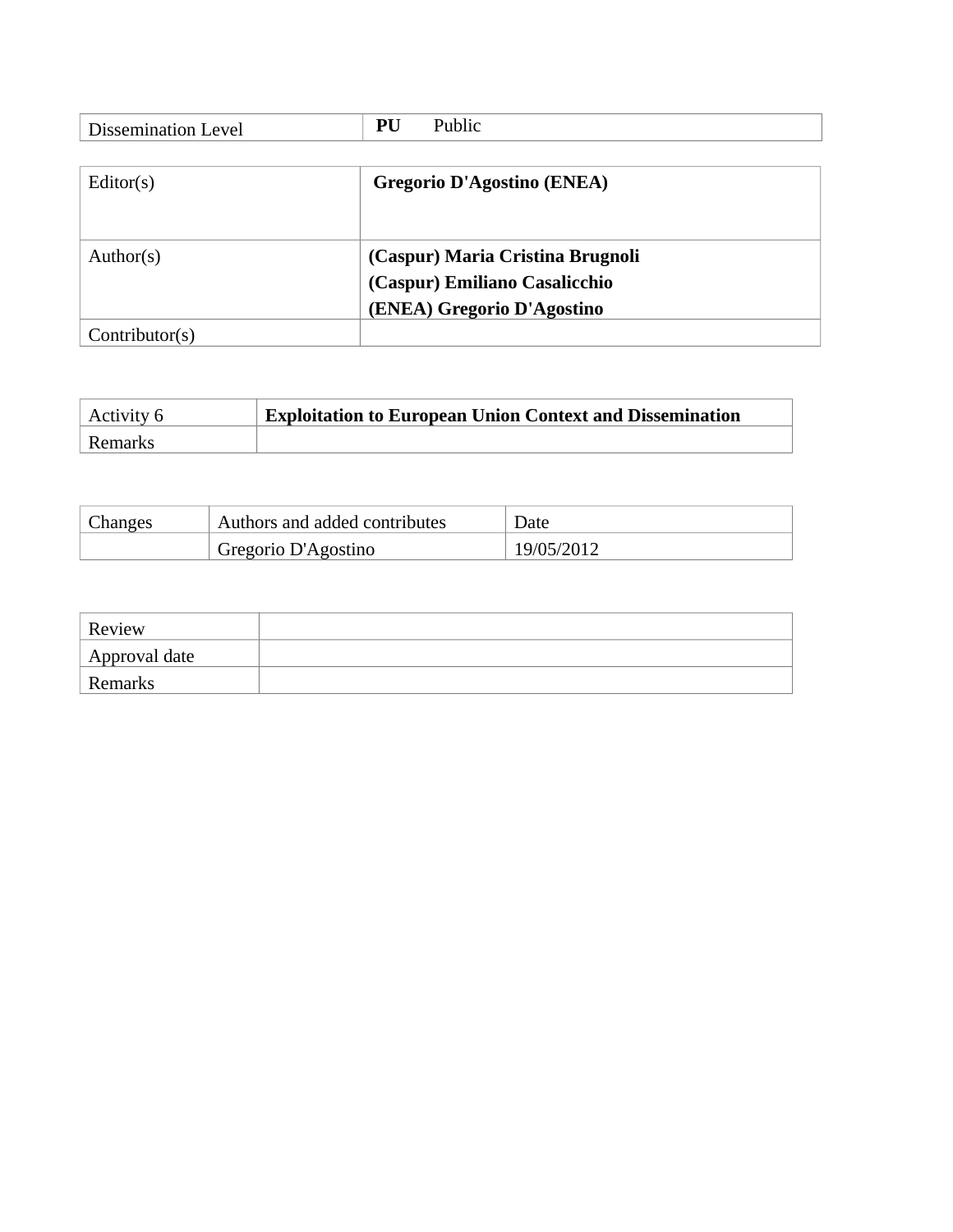# **Introduction**

The European Area and the developed countries in general share the advanced technologies that allow our standards of life. Any innovation from any side widespread all over the world in months. The ICT sector does not represent an exception to the rule and in fact the devices employed all over Europe are produced by the same vendors and provide full compatible services.

The Motia consortium is composed by all Italian partnerns and this, in principle, could lead to some bias on the approach to the problem of interdependencies. Nevertheless, due to the universality of devices and technical implementation of the services and the European perspective of the authors the results achieved in the project and presented in the reports are expected to be free of such biases.

Moreover all technological partner of the project belong to European organizations (such as the Eur-IX for the XP's) and have continuous interactions with the rest of Europe. There are also European organizations of ISP's such as EurISPA that influence the National and European legislation in the ICT sector. Most of the ISP belong to EurISPA and share common needs.

Finally, there are several IPS that now provide services in more than one country an the trend is that all IPS will possibly cover the whole European territory by means of legal agreements, fusions and acquisitions. In other words the European marked for ICT services is already unified even beyond Euroland.

Therefore, the results of the project are expected not to be confined to an Italian perspective, but have a general character.

Not only the infrastructures are similar in Europe, but also asset owner configuration. In the majoriy of countries the physical infrastructure mostly originated from former national monopolistic operators and the proliferation of new operator is a result of the antitrust laws enforced by the State Members. Generally speaking, the largest of the new ISP's own their backbone and employ the "last mile" of the former monopolistic operator to provide access to the customers. Some of the ISP have also supported the cost of cable laying to cover also last mile by means of their own assets. Moreover during last years the wireless communication have experienced a huge development and now, for several people, it represents the primary means to achieve access to the communication networks.

This is the situation in Europe and it is perfectly reflected in Italy. The use of the technological tools and their penetration in the different countries may be different, but the general picture is the same. Due to basically logistic problems the exploitation and the consequent project assessment has been achieved by direct interaction with the Italian public and private organizations. Due to the former considerations the results are expected to export at European scale.

# **Exploitation**

Interdependency among critical infrastructures has been investigated by several disciplines with the use of a wide range of methodologies [\[1\],](#page-17-0) [\[2\],](#page-17-3) [\[3\],](#page-17-2) [\[4\].](#page-17-1) Most of the studies have been realised with the support of quantitative methods and approaches and techniques derived from several different scientific fields: complexity science, modelling, networking, graph theory, simulation approach. Very few studies have been realised by investigating Critical Infrastructure using a "qualitative research" approach and focussing on the more social and human factors related issues. In this chapter we present the results of an empirical research study realised by using qualitative techniques - brought from social science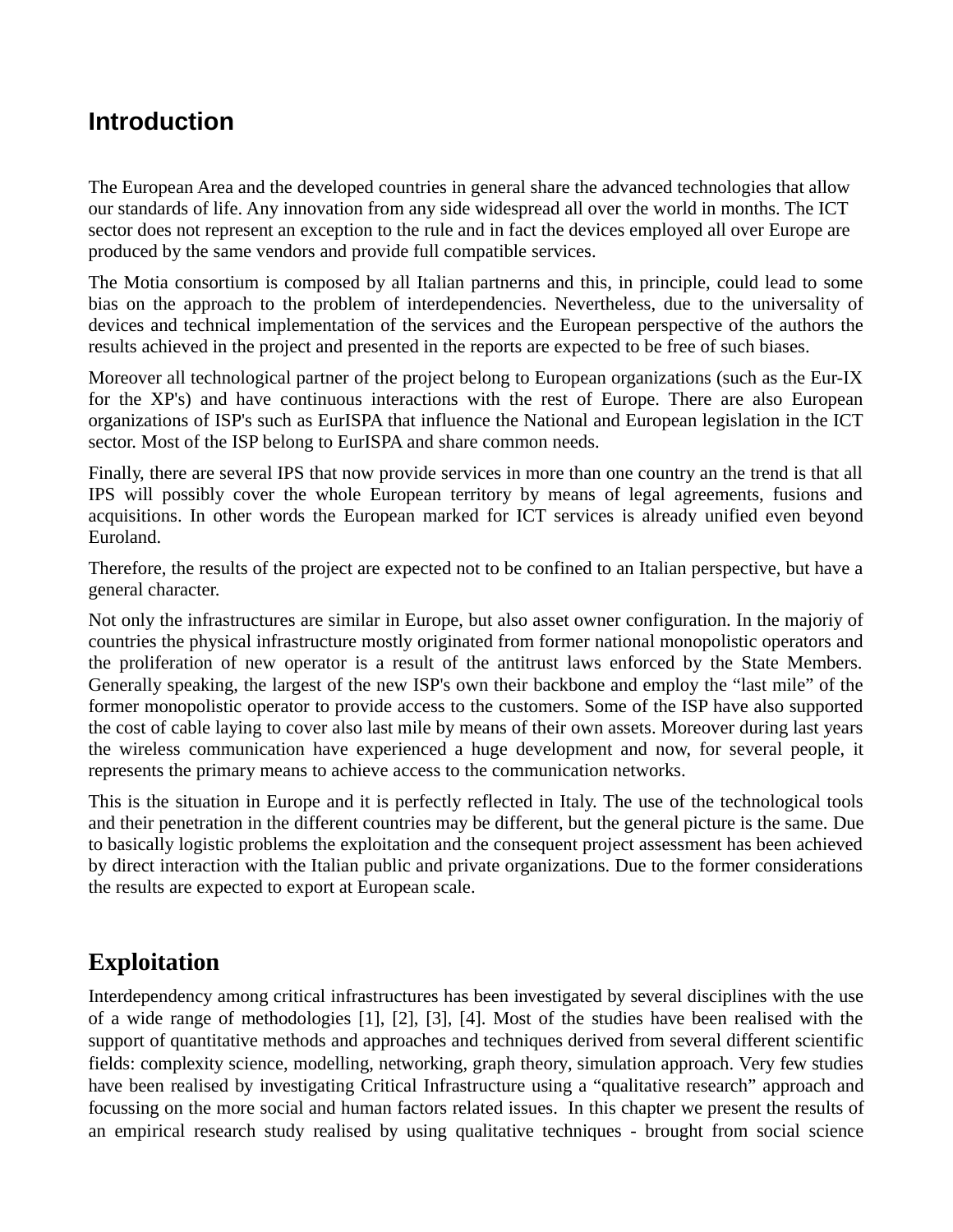methodologies - to investigate the "*end user experience"* of the critical infrastructure in the context of Information and Communication services and technologies (including telecommunication services, broadcasting systems, software hardware and networks for internet service delivery).

# *Background*

Apart from being a technical system composed of many technological components, an information critical infrastructure is also a *social and organisational system* built on the attitudes and behaviour, choices and strategies, expectations and needs of the organisations and the people that are part of such infrastructures. This means the system operates not only according to technical provisions and system performance happenings, but also according to constraints imposed by the social and organisational environment [\[5\].](#page-17-6) For instance, the delivery of internet-based services by a bank requires, not only a well-built ICT infrastructure, but also a number of related issues that have impact on the ICT infrastructure behaviour as well as the bank service provision itself: the compliance with the national (and if the case international) regulation; the know-how of the technical personnel in charge infrastructure to the set-up and maintenance from the Internet Service Provider side, as well as the technical personnel working in the bank; the characteristics of the service level agreement between the telecom operator or other services provider (e.g. cloud hosting services); type and characteristic of the strategies that the bank has decided to implement to recover the system in case of failure (no strategy, redundancy, quick time recovery, etc.), and many other aspects that might affect the interdependencies characteristics, behaviour, performance of the Critical infrastructure.

In this view the MOTIA project has fulfilled the need for a holist approach in the investigation of Critical Infrastructures by developing a number of methodologies that consider the Critical Infrastructures Interdependencies from different perspectives [\[6\],](#page-17-5) [\[7\].](#page-17-4) The work was designed according to the representation of the Critical Infrastructure as a social-technical system [\(Fig. 1\)](#page-4-0) and taking this view to assess the Infrastructure characteristics; in particular in this chapter we have report on an activity pondering the end user experience – considering as end users organisation that make a significant use of the ICT internet based services and systems – in relation to the Social system, the technical system as well as the Human Actor aspects (see [Table 1\)](#page-6-0) as main elements of the socialtechnical model.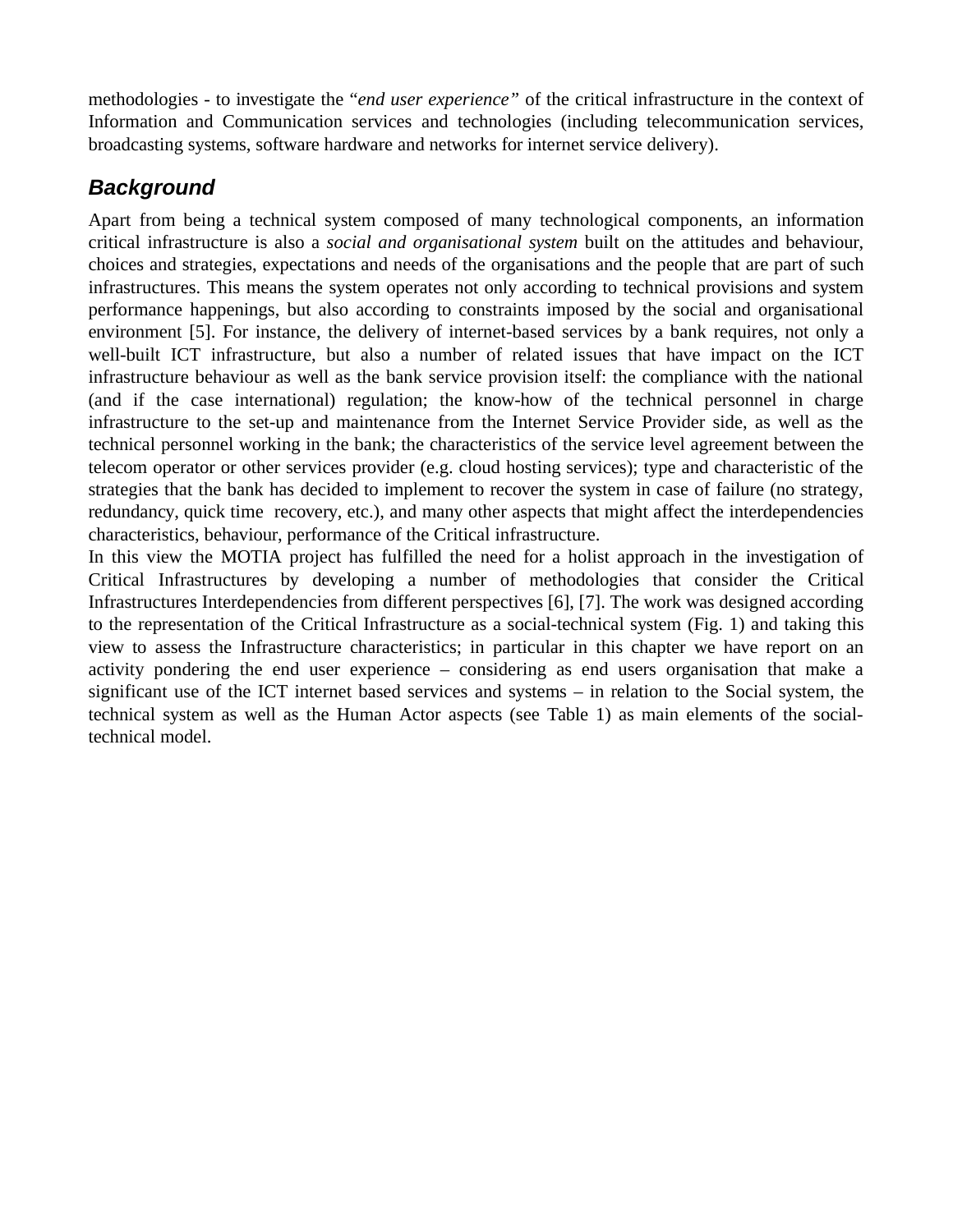

<span id="page-4-0"></span>*Fig. 1: The typical scheme to represent a critical infrastructure as a sociotechnical system (Little, 2004 [\[9\]\)](#page-17-7)*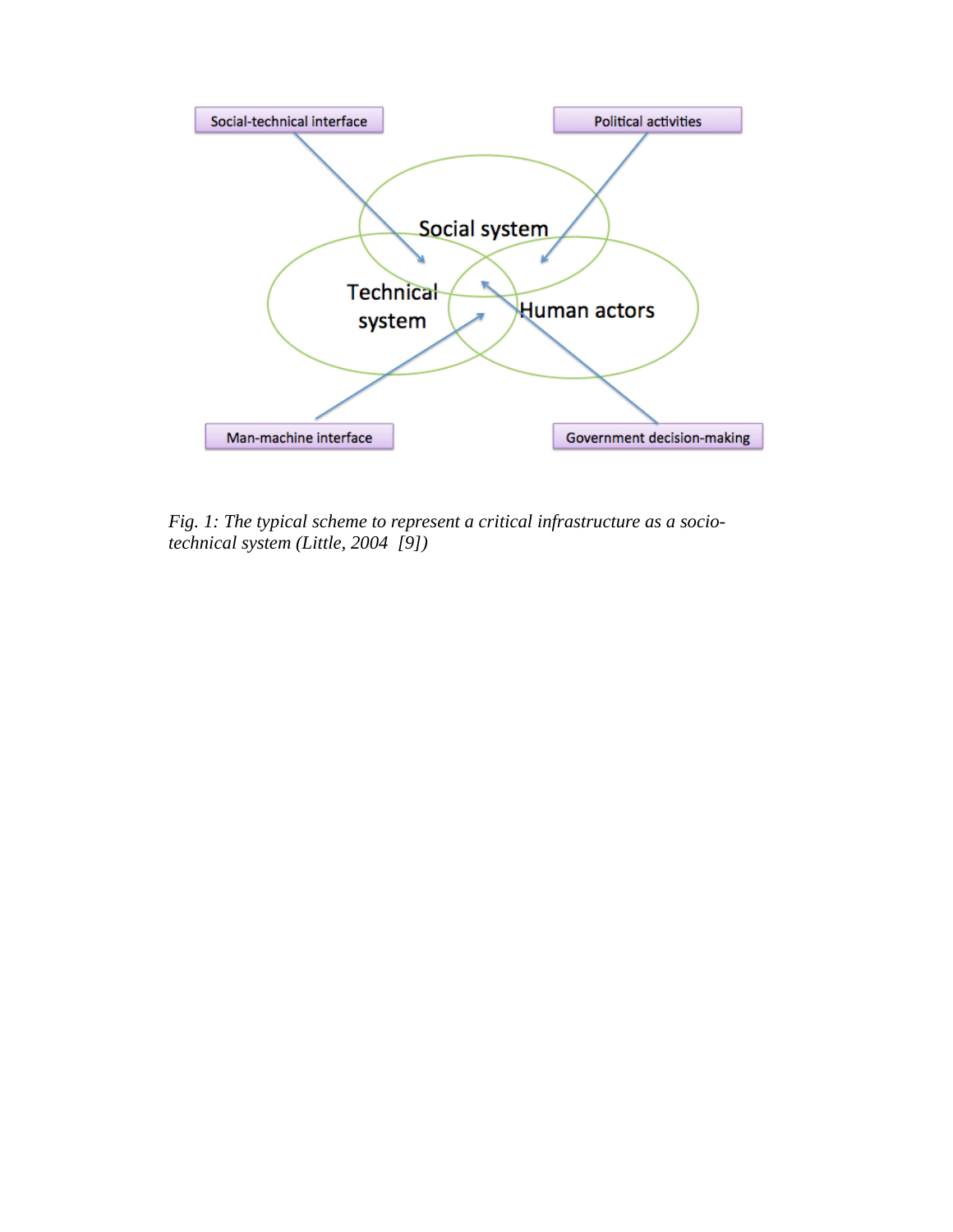## *Running the interviews*

#### **Methodology**

The qualitative research activity has been designed to collect, investigate, analyse and define the needs and characteristics of the MOTIA potential target groups (end-user of the ICT infrastructure) in order to better define the MOTIA project objects and to support the on-going R&D activities. The work realised and coordinated by CASPUR with the support of ENEA – has been performed through the realisation of a number of qualitative in-depth interviews with experts and representatives of selected organizations. The criteria for selections was the extensive and massive use of the ICT infrastructure for deploying their services to internal structured personnel or to external clients.

#### **Profile of the users and target groups**

The qualitative methodology (in-depth interviews) employed within the MOTIA project has been used to support and improve the development and implementation of the MOTIA methodology as well as developing hypotheses for future research in the area of Critical Infrastructures by analysing users needs and feedbacks on technologies, services with regard to Information and Communication Technologies infrastructure.

The participants involved in the qualitative research and interviewed (usually lasting for 1,5 - 2 hours) have been managers and decision makers belonging to organisations and companies (from both private and public sector) that make an extensive use of the ICT infrastructure, technologies and services. During the interview they have provided their view (at both personal and high level) on the project and methodology, and ICT infrastructure "usage experience".

The data obtained through the in-depth interviews has been gathered and analysed to identify the impact, reaction, needs, and overall behaviour of the end users while experiencing the ICT interdependencies.

**Five main target groups** relevant for the project have been identified, thus the field of the research has been composed as follows:

- 1. Public administration
- 2. Service providers (in particular IT services providers)
- 3. Civil security and emergency services
- 4. Banks and large companies
- 5. SMEs (in particular operating in the e-business and e-commerce)

Overall 16 in-depth interviews have been with managers, decision makers and experts from the above organisations. The landscape selected has been **Italy** (as all interviews have been realised in Italy and with Italian organisations/companies).

#### **Items investigated**

We tried to understand better what use of ICT services and systems of the end users, their Critical Infrastructure experience. In designing our study and especially the interview schedule we also expected to obtain suggestions for improving the MOTIA methodology and concept. To collect such information a list of issues was set up to understand in depth user needs and to inform about the project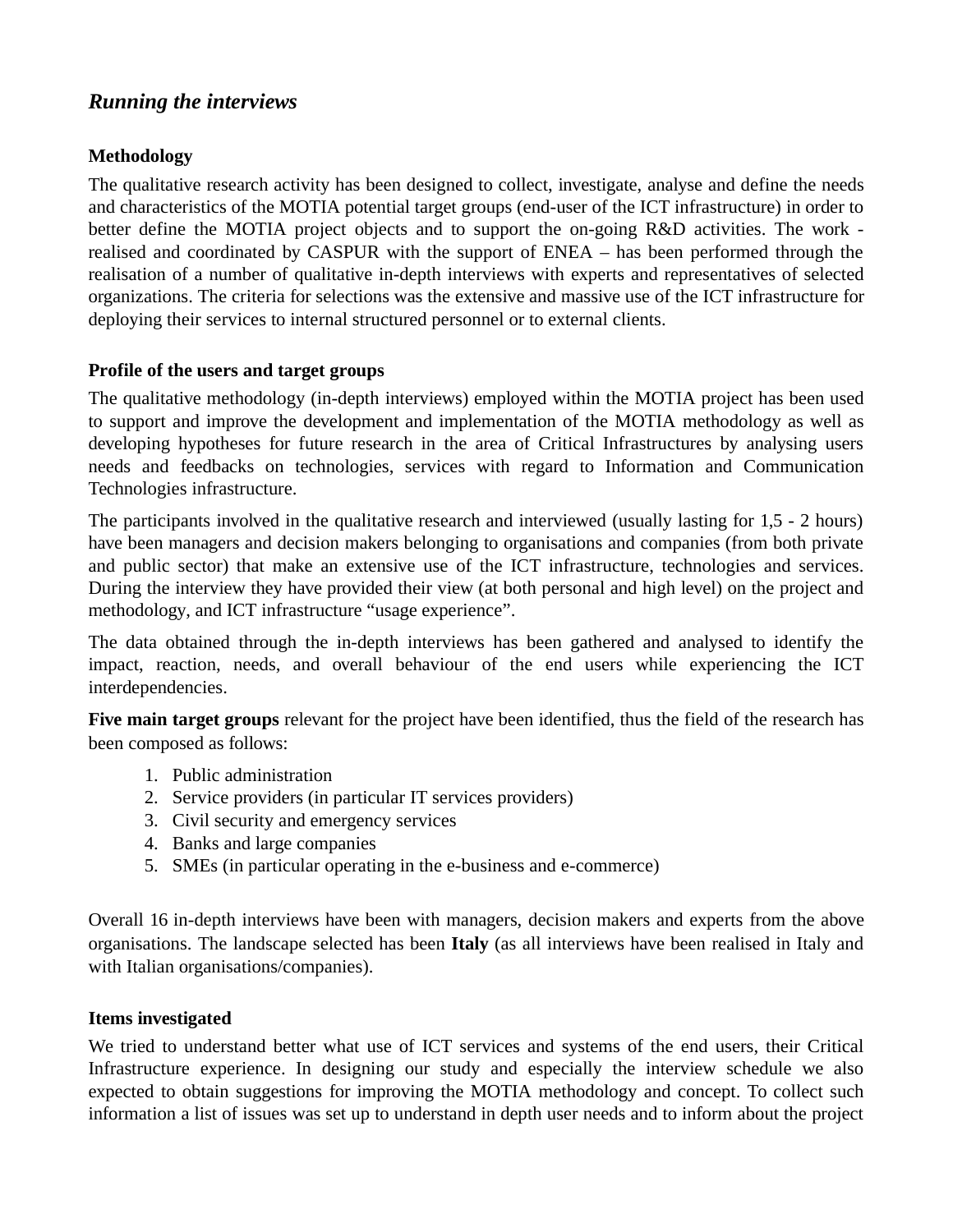initial results. The list of issues has been used to conduct the interviews with the participants and to design the so-called interview schedule. Main objectives of the work have been set as follows:

- Realising an extensive study on the impact of Critical ICT Infrastructure in a number of different the application (with particular focus on the domains envisioned in the project)
- Studying and evaluate the impact of Critical ICT Infrastructure use on the considered application domains

In addition, the work has been also performed by involving Italian experts to increase their awareness about the project results and activity and collect from them advices, suggestions and recommendations for the project activity and future work.

# *Italian landscape: adoption of information and communication technologies and services*

Italy has made visible progress in recent years in communication infrastructure (e.g. mobile) and in some sectors of eGovernment. It is, however, lagging behind in using and exploiting the full potential of the Information Society. This is noticeable in the low use of the internet among the population, although Italian enterprises, despite their small size, have made remarkable progress in using ICT as a business tool. The public administration provides online services, but interaction with citizens could still be improved.

| <b>ITEM</b>                                                                   | 2006           | 2007           | 2008 | 2009      | <b>EU-27</b> |
|-------------------------------------------------------------------------------|----------------|----------------|------|-----------|--------------|
| Total DSL coverage (as % of total population)                                 | 89.0           | 94.0           | 95.3 | 96.0      | 94.0         |
| DSL coverage in rural areas (as % of total population)                        | 50.5           | 81.7           | 82.0 | 85.0      | 79.7         |
| Broadband penetration (as % of population)                                    | 14.5           | 17.1           | 19.0 | 20.6      | 24.8         |
| % of households with an internet connection                                   | 40             | 43             | 47   | 53        | 65           |
| % of households with a broadband connection                                   | 16             | 25             | 31   | 39        | 56           |
| % of enterprises with a (fixed) broadband access                              | 70             | 76             | 81   | 84        | 83           |
| % of population using a mobile phone via UMTS (3G) to access the internet     | $\overline{c}$ | 3              | 3    | 4         | 4            |
| % population who are regular internet users (using the internet at least once |                |                |      |           |              |
| a week)                                                                       | 31             | 34             | 37   | 42        | 60           |
| % of population using eGovernment services                                    | 16             | 17             | 15   | 17        | 30           |
| % of enterprises using eGovernment services                                   | 87             | 84             | 82   | 83        | 71           |
| % population ordering goods or services for private use                       | 9              | 10             | 11   | 12        | 37           |
| eCommerce as % of total turnover of enterprises                               | $\overline{2}$ | $\overline{2}$ | NA   | <b>NA</b> | 13           |
| % enterprises selling online                                                  | 3              | $\overline{2}$ | 3    | 4         | 12           |
| Using applications for integrating internal business processes (all           |                |                |      |           |              |
| enterprises)                                                                  | <b>NA</b>      | <b>NA</b>      | 49   | 44        | 41           |
| Using applications for integrating internal business processes (large         |                |                |      |           |              |
| enterprises)                                                                  | <b>NA</b>      | NA             | 82   | 78        | 71           |
| % of persons employed with ICT user skills.                                   | 18.9           | 19.4           | 18.9 | 17.9      | 18.4         |
| % of persons employed with ICT specialist skills                              | 2.9            | 2.8            | 2.9  | 3.1       | 3.2          |

<span id="page-6-0"></span>*Table 1: Outline on Italy's indicators on ICT technologies adoption and usage and EU-27 average [European Commission, 2010]. DSL stays for Digital Subscriber Line, it represent the most widespread large band technology.*

Broadband population penetration is lower than the EU average, while DSL (Digital Subscriber Line) coverage is somewhat above. Only 53 % of households have an internet connection, but 74 % of the connections are broadband, which is a significant improvement compared to the previous year's 66 %. For enterprises, the situation is much better: penetration is 84 %, above the EU average of 83 %. In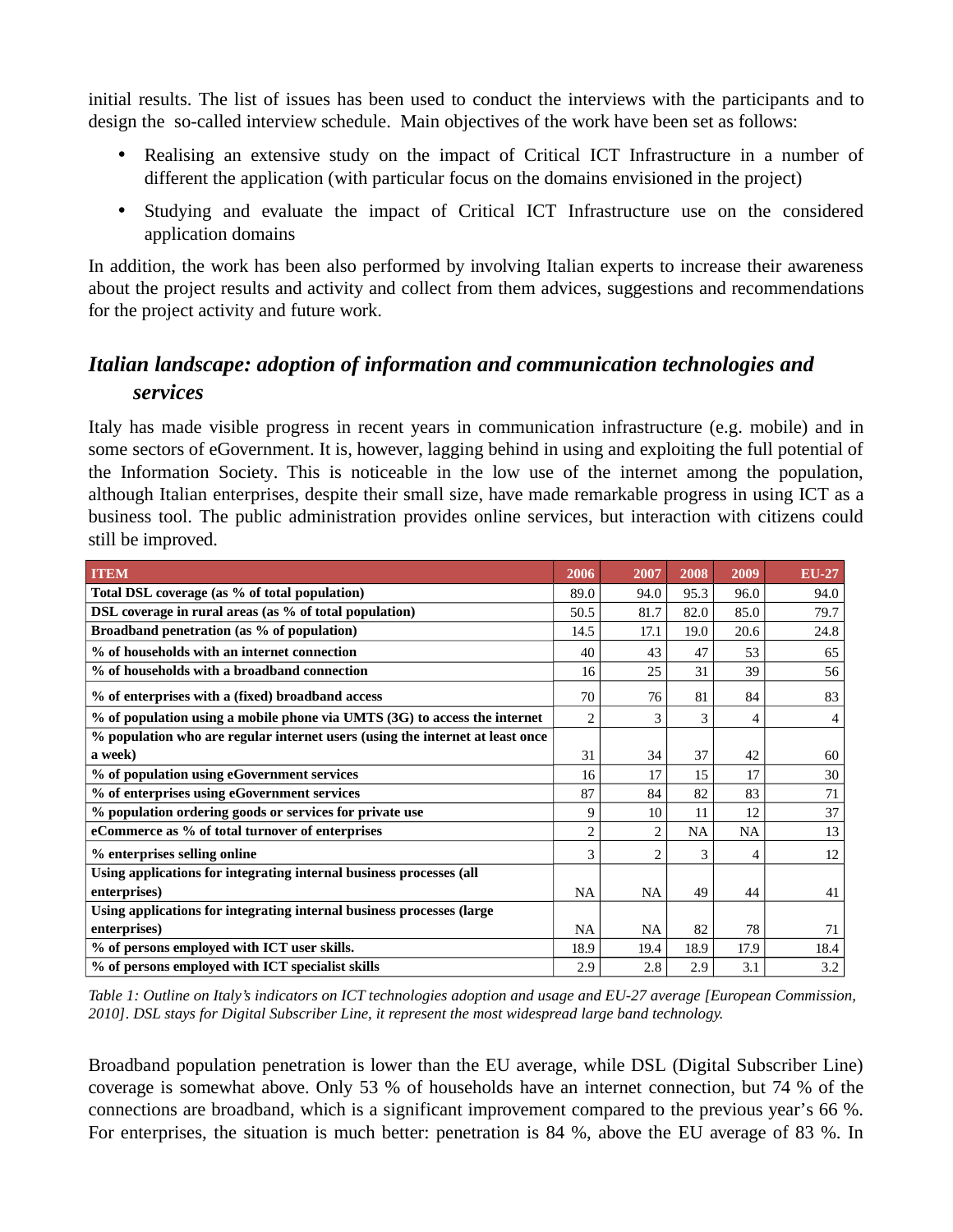wireless broadband, Italy's performance is around the average for the EU. On the other hand, Italy has a well-established mobile market with encouraging developments in mobile broadband. The percentage of frequent internet users is close to the European average while the percentages of low users or no users at all are relatively high. However, the number of people online is gradually increasing. Concerning the take-up of internet services, the most popular activities are also the most common at EU level. For looking up information about education, training or courses, Italians approach the European average. The use of eCommerce by individuals is still very low, although train eTicketing is becoming quite widespread.

Overall, Italy remains an average performer on most eGovernment indicators. The availability of public services for citizens and enterprises has been constant since 2007, at 58 % for individuals and 88 % for enterprises. Take-up is relatively good for enterprises but quite low for citizens, set at around 17 %. Italy has embarked on a comprehensive and ambitious strategy of administrative reform, putting eGovernment at its core. eGovernment is explicitly seen as a way to improve the efficiency and clientfriendliness of government, to strengthen coherence between all levels of government, and to develop shared services. In setting its strategies, Italy has aligned with EU policy frameworks such as i2010. A typical feature of its eGovernment approach is its decision to give eGovernment solid legal backing to ensure compliance. Italy is an active contributor to EU projects and programmes in this area [\[8\].](#page-17-8)

#### *Results of the study*

#### **Characteristics of the target groups**

The feedback collected during the interviews has allowed us to outline more precisely the characteristics, needs and behaviour of the five target groups considered. In particular our findings were the following:

1. **Public administration.** First of all it is important to remind that this target group is characterised by a heterogeneous use, needs and behaviour in regards to the ICT services and technologies. There is evidence of different behaviour in particular considering the geographical belonging, the size and the type of services provided by the considered administration. In general the awareness in regard to the Critical Infrastructure topic is quite low, and lower than awareness in regard to the Security issues (that is somehow a "keyword" more widespread than the CI one). Nevertheless there is a general and strong will to be involved in IT adoption/improvement activities and policies, and on activities for improving Public Administration services enabling also business continuity and overall improvement of the Quality of Service. In most cases personnel of Italian Public Administration are still more focussed on the ICT internal service rather than the external ones: this might be due to the very low pressure that the citizens exert on local and national public bodies while asking for services. Finally municipalities involved in e-government are usually larger, carry out more in-house ICT activities and are more likely to have intranet infrastructures than Public Administrations that do not offer front-office digitized services.

2. **Service providers**. In general the know-how is quite high, in particular in respect to the other target groups and considering the limited amount of resources that these organisation can spend in training and R&D activities. Many of these organisation have a relevant role in the Italian business; IT services providers have also important relations/connections with the national and international telecom company operating in Italy. In many case they play a fundamental role in bridging between other SMEs and other major companies (see target group 4). Some of them are "new and innovative companies",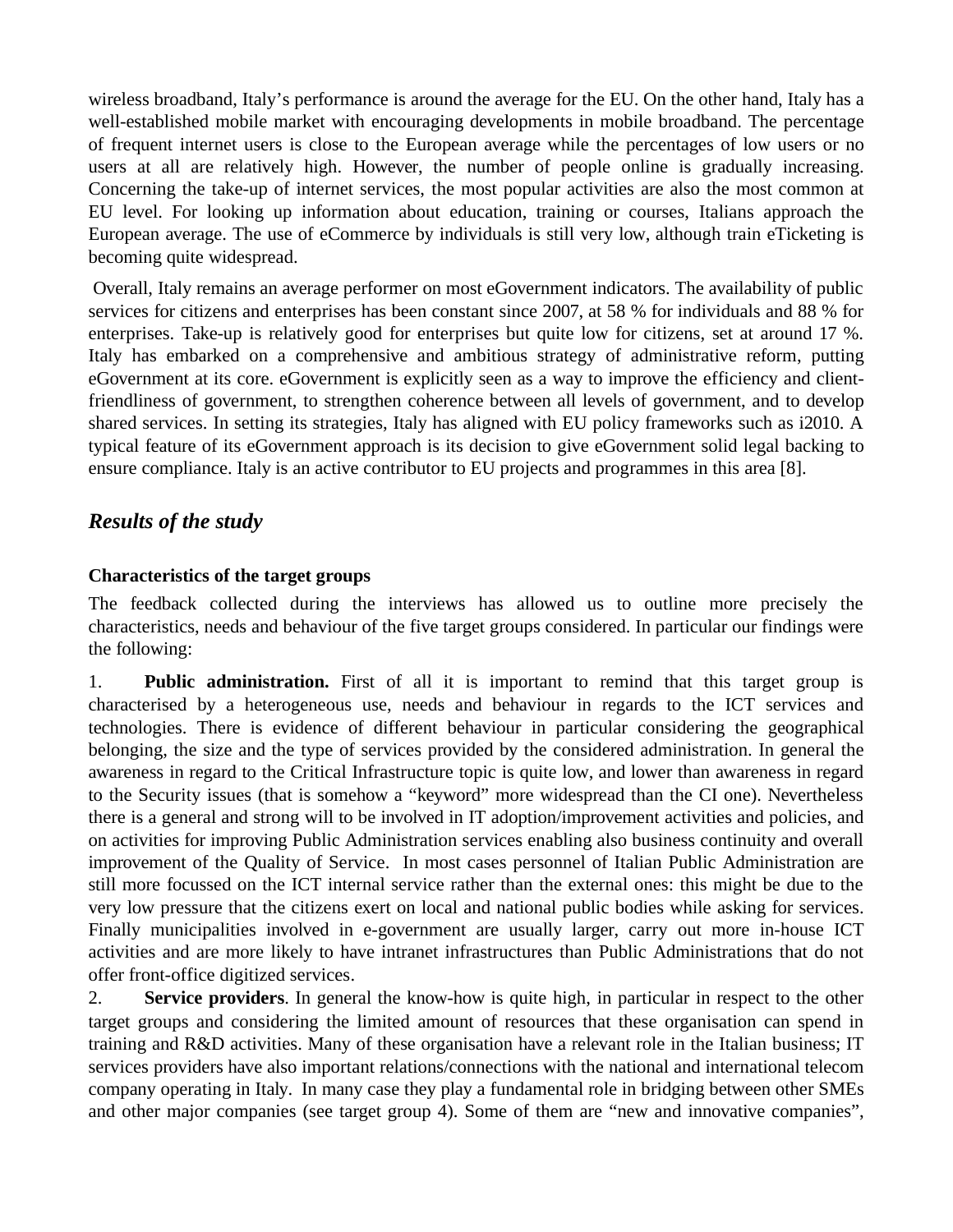with flexible organisational structures. Awareness of the ICT services and opportunities at international level is high and there is usually a clear vision on the cost vs benefit issues in regard to ICT.

3. **Civil security and emergency services**. In all cases the organisations have relevant security constrains. They play an important role not only at national level and frequently participate to several European and Italian boards and funded projects. The ICT systems they own (or rent) are of good quality (although heterogeneous and ad-hoc developed in most cases). They have a very high interest in web-based and mobile based applications and personnel know-how is generally highly competent in technologies. There is evidence of willingness to pay for more expensive services if needed. Awareness of Security and Critical Infrastructure is relevant but has low impact on the decision making. Relation with the telecom operator is usually quite satisfying.

4. **Banks and large companies**. This user groups experience quite high pressure from customers. This is also due to the fact that in many case such organisations provide services that represent an important backbone for the national economy. ICT networks for banks and large companies are of course one of the most important assets and consequently the amount of investments is relevant. Due to the number of different services provided, there is also a wide and heterogeneous ICT service provisioning for each of these organisation. Finally for some of these companies it is true that despite the complex offer, the variety of services provided (postal, commercial, banks,…), and the competitive market they need to face, still many negative characteristic of the Italian public bodies are present. Finally it seems that for most of these organisation the role played in IT boards regulation and policies it's felt as a benefit.

5. **SMEs (in particular operating in the e-business and e-commerce)**. SMEs role and presence in Italy is highly relevant: they represent almost the 40% of the Italian economy. Nevertheless due to their "small size" SMEs have a weak positional in the relation with the operators: in particular participants have experiences about a lack of strength concerning the preparation of agreements, cost and services definition. SMEs also experience high constrains from budget allocated to the ICT services they employ, that in some cases can be low quality. These are the main barriers that are perceived by SMEs especially in comparison with enterprises of large size. On the other side they share with large organisations a strong push from the customers: in particular SMEs customers expect more than a "standard quality of service" (that is somehow what is expected from a large organisation) and they generally look forward to SMEs services being appealing, up-to-date, flexible and innovative.

#### **Resilience matrix**

Following examples provided in the literature, in regard to the analysis of the behaviour of CI end users from a socio-technical point of view [\[10\],](#page-17-10) [\[11\]](#page-17-9) we have evaluated the resilience response of the different user groups encountered during the study. In particular for each of target groups above outlined different levels of resilience capacity have been identified in the following matrix reported in [Table 2](#page-9-0) and considering 3 main aspects of their behaviour in the case of a critical event happening to the ICT infrastructure: a) absorptive capacity, b) adaptive capacity, c) restorative capacity as main component of the resilience. In this context, the absorptive capacity represents the ability to recognize new outstanding conditions and apply measures to preserve performance. The adaptive capacity represents the ability to adopt prompt decisions to deal with novel or contingent conditions. The restorative capacity represents the capability to recover the full functional state upon dwelling conditions or udesired events. In particular the following findings have been collected thought the end user feedback: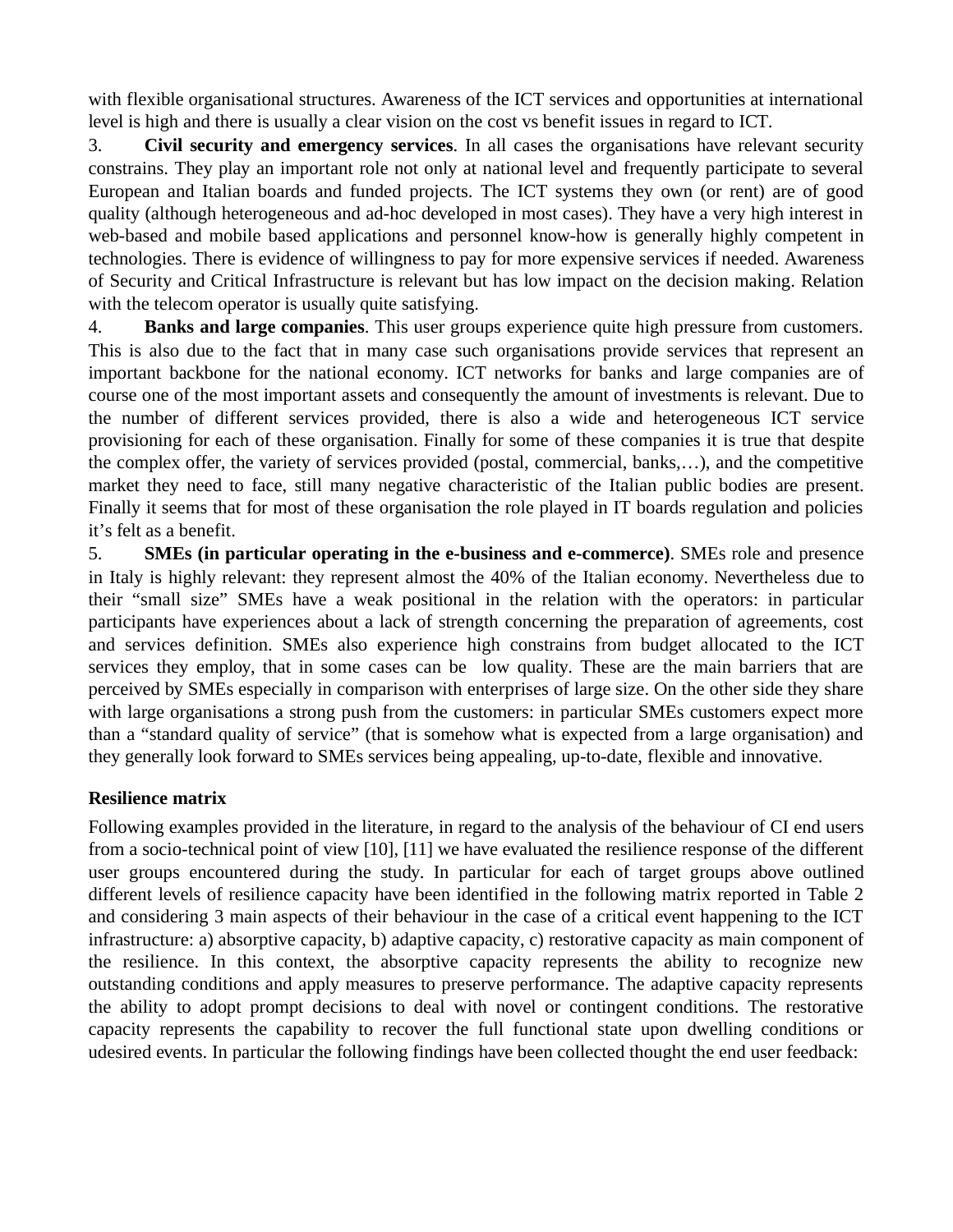| <b>Resilience Matrix</b>                                                 |                               |                             |                                |  |  |
|--------------------------------------------------------------------------|-------------------------------|-----------------------------|--------------------------------|--|--|
| <b>End user</b>                                                          | <b>Absorptive</b><br>capacity | <b>Adaptive</b><br>capacity | <b>Restorative</b><br>capacity |  |  |
| <b>Public administration</b>                                             |                               |                             | M                              |  |  |
| Service providers (in particular IT<br>services providers)               | M                             | H                           | M                              |  |  |
| Civil security and emergency<br>services                                 | H                             | M                           | H                              |  |  |
| <b>Banks and large companies</b>                                         | M                             | M                           | I/M                            |  |  |
| <b>SMEs (in particular operating in</b><br>the e-business and e-commerce | M                             | H/M                         | Н                              |  |  |

<span id="page-9-0"></span>*Table 2: Qualitative Evaluation of MOTIA target groups capacities in relation to Resilience capacities (High, Medium, Low)*

#### 6. **Public administration**

- Absorptive capacity: low, as for most of the Italian administrations systems with the aim to avoid failures and other critical events have not been extensively adopted by all bodies. In many cases systems to support identification of and critical event management have not been fully designed yet.
- − Adaptive capacity: low, due to the large size of the organisations considered, and the complexity of the services to be provided adaptation is a very critical issue for public Italian administrations.
- − Restorative capacity: item is strictly correlated to the kind of services that the public administration needs to provide. Generally is medium/high, as in case of a critical event the local bodies might be provided with additional resources to manage the situation; on the contrary in case of a service that has low impact in the local body administration, financial resources available will be lesser and so the restorative capacity might become lower as well.

#### 7. **Service providers (in particular IT services providers)**

- a) Absorptive capacity: medium, as facilities and system features tend to be redundant, and thus lower the impact of the critical event.
- b) Adaptive capacity: high, as the organisational flexibility and the high level of know how of these organisations can improve the adaptation to critical events in particular considering a short/medium-term timeframe.
- c) Restorative capacity: medium, as in addition to the redundancy guaranteed by facilities and systems, these organisations have available personnel, professional and financial resources to be used in such cases.

#### 8. **Civil security and emergency services**

- d) Absorptive capacity: facilities and system features tend to be redundant (as the quality of service need to be very high). This strongly lowers the impact of the critical event. This is similar to what happens in the case of service providers, although civil security and emergency services operators might have greater financial resources available.
- 1. Adaptive capacity: know-how of the personnel and high level of technologies adopted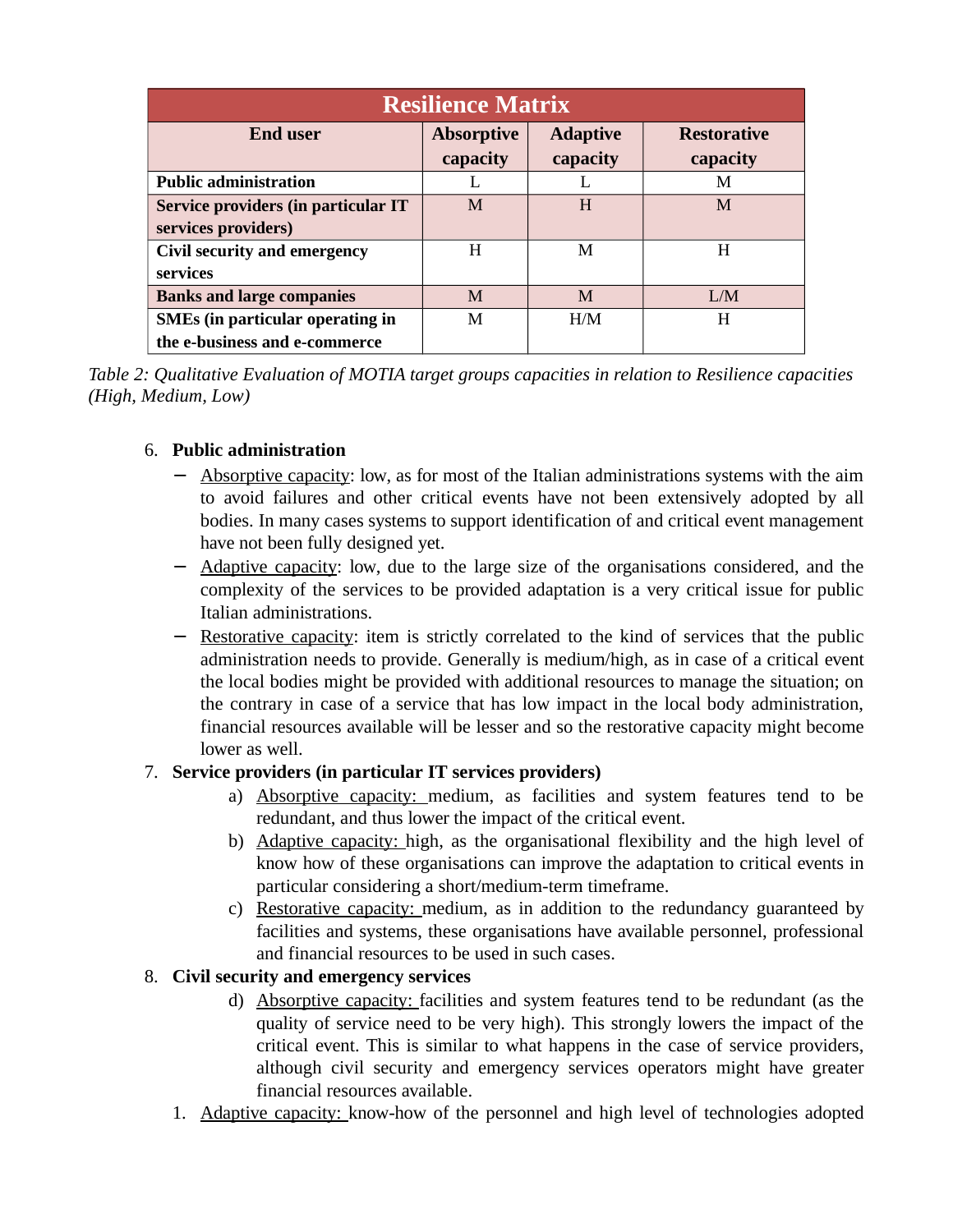can guarantee a good level of adaptive capacity. However in some cases legal constrains and rules that these organisation need to follow both at national and EU level might lower this flexibility.

e) Restorative capacity: as for the service providers redundancy is guaranteed by facilities and systems, but also very well supported by these organisations than can count on high level of personnel, professional and resources.

#### 9. **Banks and large companies**

- a) Absorptive capacity: these organisations have adopted a large and heterogeneous number of systems and strategies to avoid failure and critical events, nevertheless the number of transactions and the kind of services offered, can in few cases lower the this specific capacity.
- − Adaptive capacity: similarly to the public administration this capacity might be low due to the large size of the organisations considered and, as well as the complexity of the services to be provided. Nevertheless the strong pressure from the customers and the market competition can increased this capacity to medium level.
	- b) Restorative capacity: the time constrains (pressure from the customers and citizens) as well as the complexity of the services to be provided, can lower the perception of the restorative capacity of these organisation. Nevertheless in many cases the size of the business and the financial resources can improve this capability.

#### 10. **SMEs (in particular operating in the e-business and e-commerce)**

- a) Absorptive capacity: strong impact on the system might be experienced by these organisation due to the limited number and quality of strategies and technologies put in place to prevent failures. This is basically due to the limited amount of resource allocated to the purpose.
- b) Adaptive capacity: the small size of the organisation and its internal flexibility usually make the adaptation capacity pretty high. Nevertheless the limited amount of resources available to the organisation might, in some cases smooth this capability.
- c) Restorative capacity: the good collaboration established with the IT service providers is, in general, adequate to guarantee a quick recovery and service reinstatement.

#### **User group feedback**

While performing the analysis of the interview content, we have realised a gathering of the user feedback according to three main items, relevant from the attitude and behavioural point of view of each of the target group. The three considered items, a) needs and expectations, b) level of satisfaction, c) awareness and know-how, have been investigated in relation to the response provided by the end users. A content analysis has been achieved by quantifying the response as negative or positive according to a 'min=0, max=5' scale. We finally found evidence of the following issues summed up in Fig.  $2$ :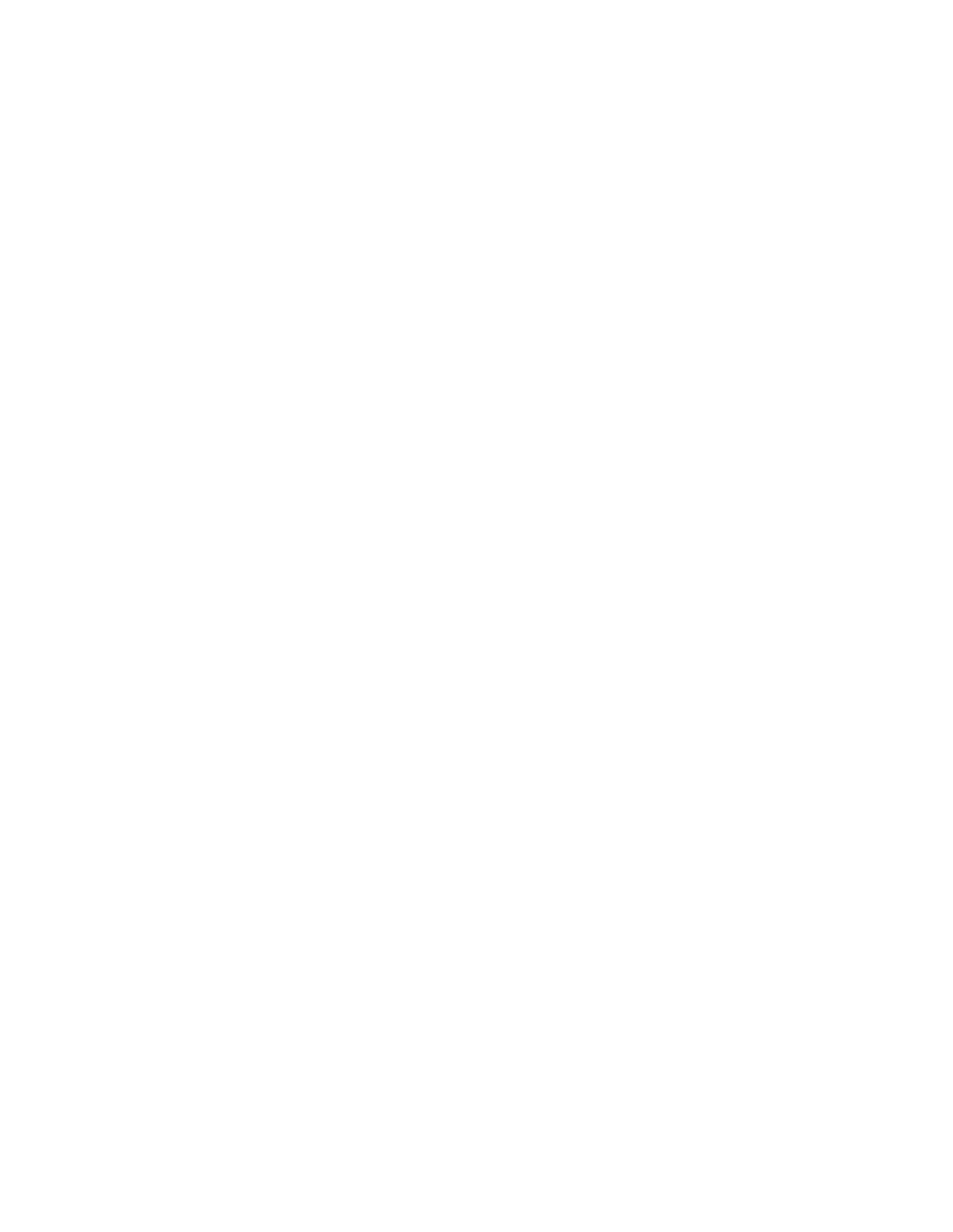

<span id="page-12-0"></span>*Fig. 2 Interview content analysis. The emerging most relevant needs and expectation, satisfaction level and awareness and know-how in regard to the Critical Infrastructure experience (per target group)*

#### **Participant main barriers in the use of ICT infrastructures**

The interview analysis revealed that the users feedback was mainly focussed on different areas, and in particular the **main barriers identified by the participants for an effective use of the Critical Infrastructure** were related to the following items: 1) Technical aspects and ICT implementation; 2) Provisioning of ICT services; 3) Regulatory and political aspects; 4) Organisational issues.

1. In regard to the **technical aspects and the ICT implementations,** the feedback from the companies that we have interviewed was mainly addressing the following issues:

a) Concerning the strategies to prevent failure: Redundancy (organisations operating in the area of security and/or emergency services), prevention (banks), and early warning (postal services and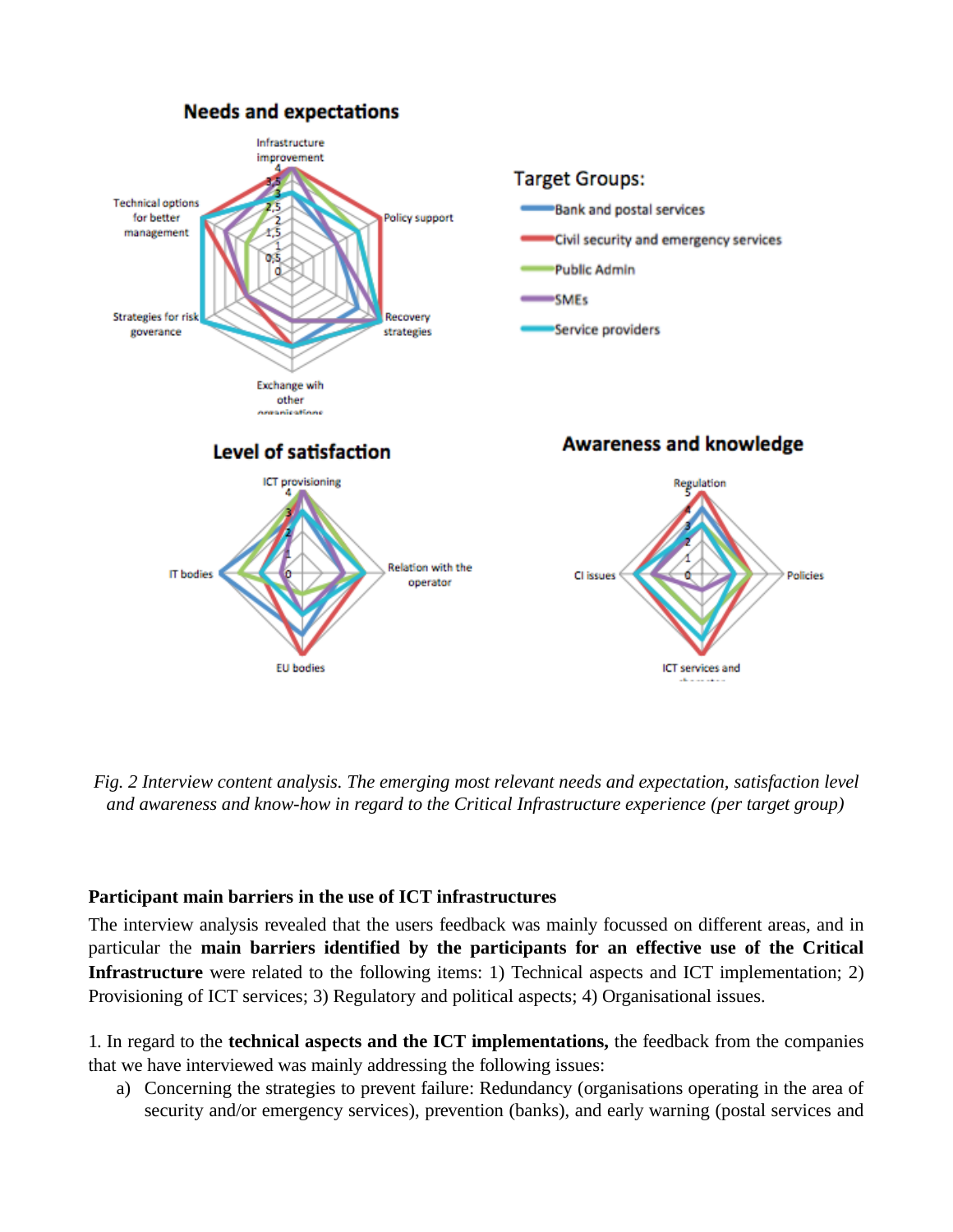large organsations).

- b) Very high constrains (customers, national provisioning of services, security and safety)
- c) System do not support traceability of events
- d) "…The ICT system is a "black box" in the house of the telecom operator!"
- e) Testing and verification are crucial and need to be repeated each time a change is implemented
- f) Strong need of high level guidelines and methodology

2. Concerning the **provisioning of ICT services** the feedback from the companies that we have interviewed was mainly outlining the following needs and expectations with respect to the relation with the operators:

- g) Collaboration, exchange of information and more transparency
- h) Need for improved and increase consultancy services (in particular during the maintenance phase of the ICT infrastructure)
- i) Telecom Operators are seen as "Critical Operators"
- j) Customization and personalization of services
- k) Availability in supporting during the testing and during the other crucial/critical activities
- l) Disaster recovery is almost not fulfilled at all and needs to be addresses by the service providers

3. In regard to the **regulatory and political aspects** the feedback from the companies that we have interviewed was mainly addressing the following needs and expectations:

- 1. Improvement of National and European legislations; need of clear directive at IT and EU level
- 2. Relation and lobbying at EU level
- 3. Each sector should have its own regulation
- 4. Specific regulation in regard to the operators and ICT providers obligations

4. In regard to the **organizational issues** the feedback from the companies that we have interviewed was mainly addressing the following needs and expectations:

- Lack of transparency and collaboration
- No clear information on the actual services provided
- Low level knowledge of the "failure chain" and its evolution
- Strong need of collaboration at all level of personnel
- Finally critical infrastructures are coupled with social and collaborative vulnerabilities

Gathering the feedback collected from a quantitative point of view (by assessing the response provided by the participants with a value from 0=min to 5=max) for each of the target groups identified it is possible to outline overall feedback provided during the interviews as reported in [Fig. 3.](#page-14-0)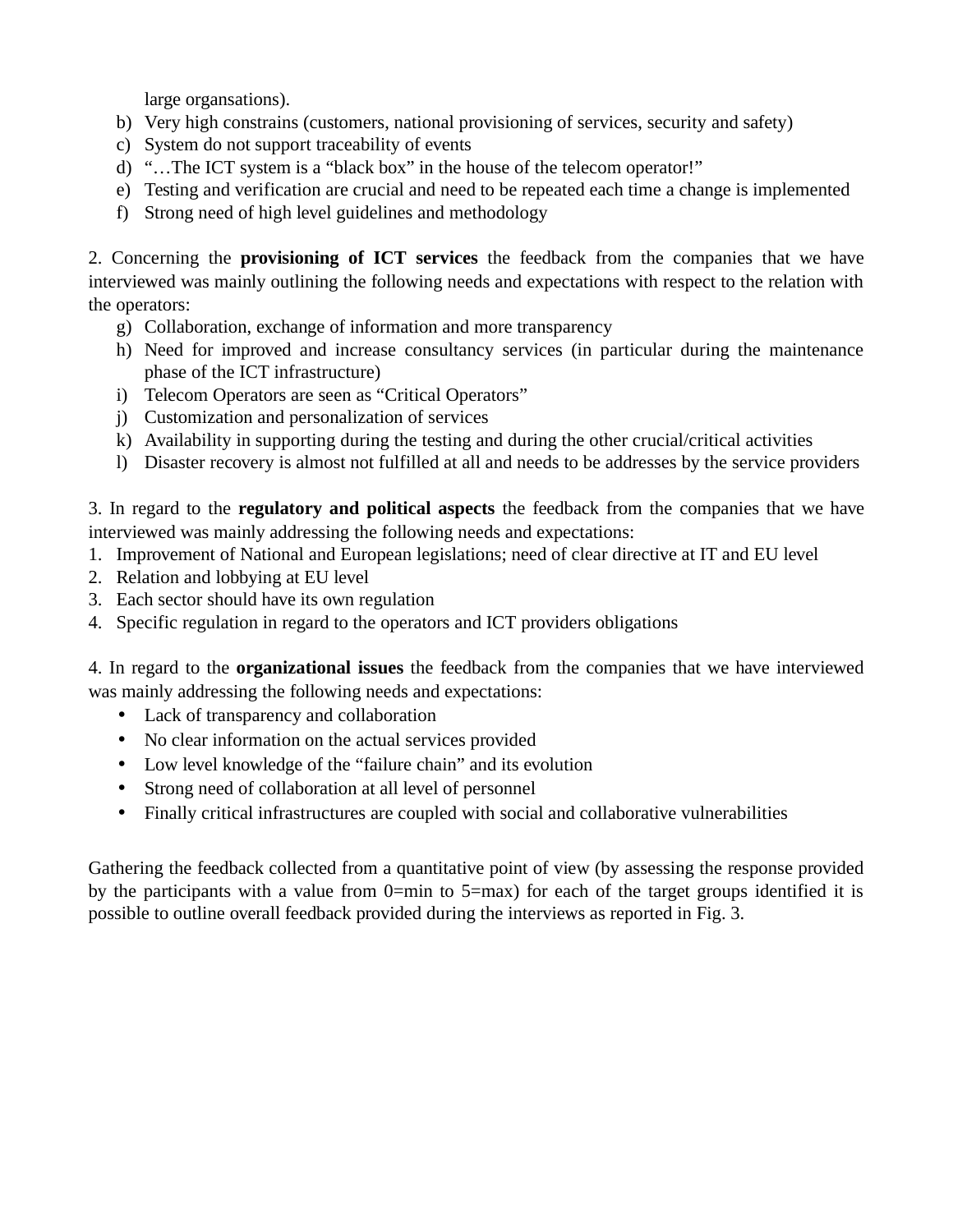

<span id="page-14-0"></span>Fig. 3 Most relevant items and barriers in relation to Critical Infrastructure end users experience (per target group)

Considering the overall population, in particular the barriers (and consequently the related needs) in regard to regulatory/political aspects, and the need for support during technical ICT implementation were the items more frequently reported as most relevant by the participant. It is important to report that the barriers for a optimal usability of ICT infrastructures has been, in most cases, lowered perceived when having a flexible IT service providers bridging between the telecom operator and the end users (see [Fig. 4\)](#page-14-1).



<span id="page-14-1"></span>*Fig. 4 Most relevant items and barriers in relation to Critical Infrastructure end users experience (overall population, max=25)*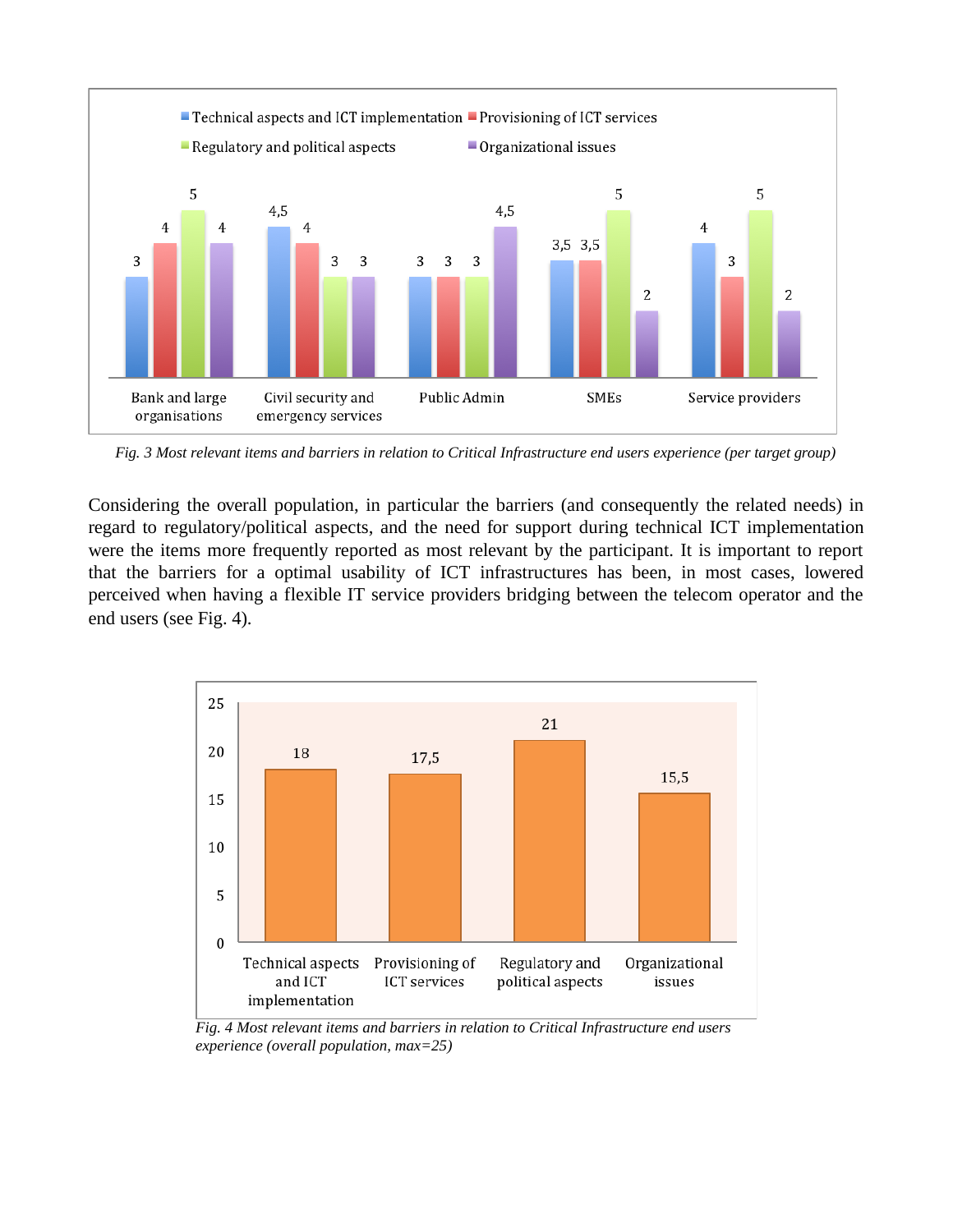## *General reaction to the project and MOTIA concept*

From a high-level point of view our findings were **very positive** for the project and gave us trust as well as suggestion for improvement on the work and on the project methodology. In particular for all the users interviewed the following points have been reported:

- The topic and the objectives are clear
- High interest and expectations towards the project
- Availability in supporting and participating to the project (also in providing representation at EU level)
- Willingness to pay for more expensive services if needed was evidenced
- Security and Critical Infrastructure have enormous impact on the business development. This may represent another reason for which MOTIA could have significant impact.
- Awareness of Security and Critical Infrastructure relevance is high but it does not significantly impact on the actual decision making inside the organisations

Also **some negative** point emerged during the interview and in particular the users reported to us about the lack of clarity in regard to:

- the methodology that MOTIA was willing to implement and the *concrete* results of the project
- potential impact on the "daily activities" of the end users

# *Dissemination*

During the two years of the project development all progresses and results have been documented on a website [\(www.motia.eu\)](http://www.motia.eu/) that has been maintained to allow documents sharing among the project partners and public deployment.

The site and the project activity have been constantly advertized to colleagues and sector experts at any opportunity by all the project participants. Moreover the Motia project has provided endorsement to some conferences such as Netonet2011, NetoNets2012 and ECCS2012.

The project Motia was not intended to perform original research, but to assess a methodology and to provide best practices; nevertheless (apart from the reports on the different activities) the consortium has published the following papers during the two years of work:

E. Gregori, et al: "The impact of IXPs on the AS-level topology structure of the internet". Computer Communications (2010).

Enrico Gregori, Alessandro Improta, Luciano lenzini, Lorenzo rossi, Luca Sani BGP and Inter-AS Economic Relationships 2011, 10th International IFIP TC 6 Networking Conference

E. Gregori, L. lenzini, S. Mainardi, C. Orsini FLIP-CPM: A Parallel Community Detection Method 2011, 26th International Symposium on Computer and Information Sciences (ISCIS 2011)

E. Gregori, L. lenzini, C. Orsini k-clique Communities in the Internet AS-level Topology Graph 2011, The Third Annual Workshop on Simplifying Complex Networks for Practitioners (SIMPLEX 2011)

E.Gregori, A. Improta, L. Rossi, L. Lenzini, L. Sani : "Inferring Geography from BGP raw Data"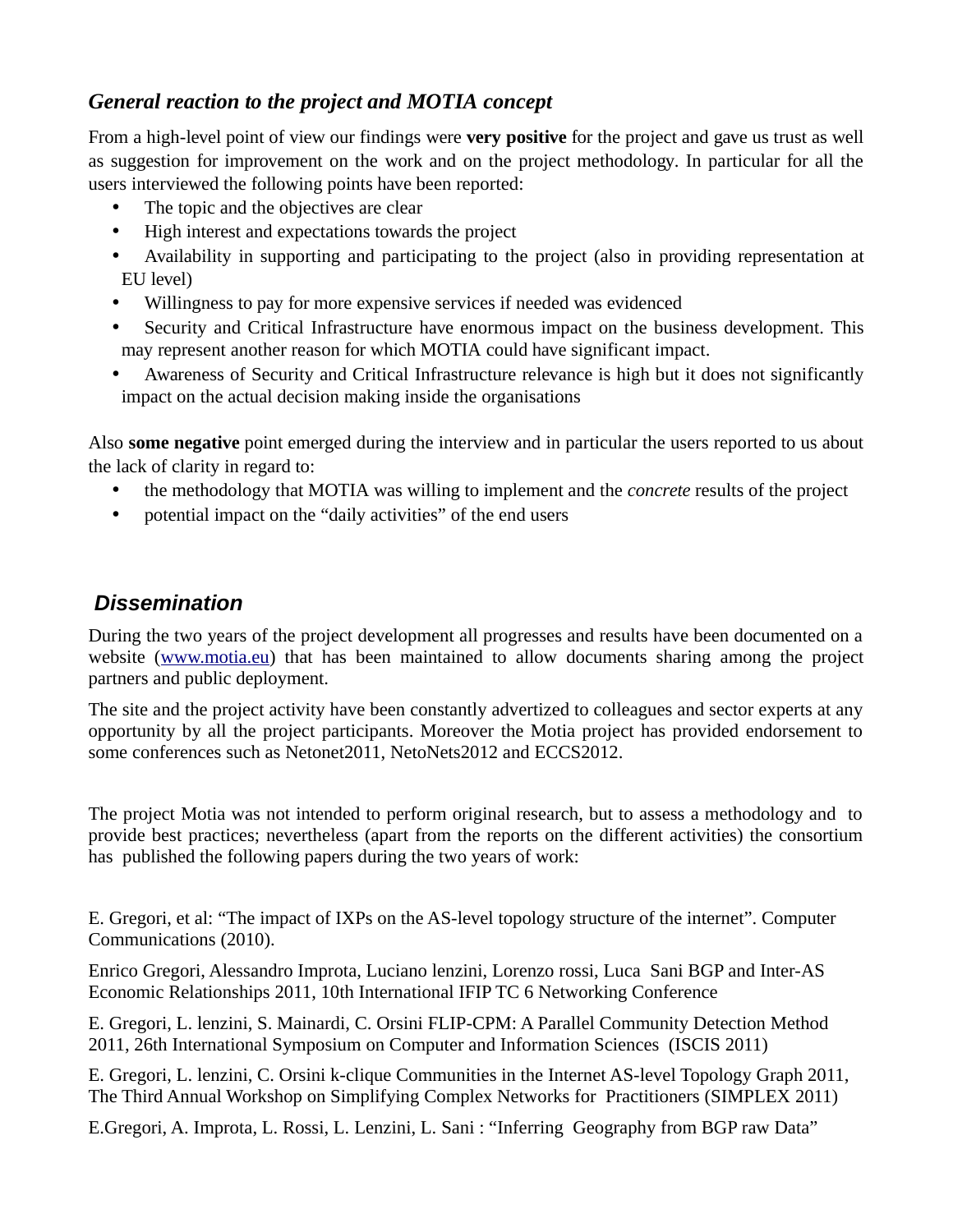#### INFOCOM NetSciCom 2012

A. De Nicola, A. Tofani, G. Vicoli G., M.L. Villani "Modeling Collaboration for Crisis and Emergency Management" COLLA 2011, Luxembourg June 19-24, 2011.

A De Nicola, G. Vicoli, M.L. Villani et al. "Rule-based approach for modeling behaviour in crisis and emergency scenarios" in Enterprise Interoperability V (Springer, 2012).

E. Casalicchio, A. Paoletti, S.Tucci, "DeDALO: A Framework for Distributed Systems Dependencies Discovery and Analysis", proc. of 26th ISCIS, pp 265-269, 2011, E.Gelembe, R.Lent, G.Sakellari eds

G. D'Agostino, A. Scala, G. Caldarelli, V Zladic. "Robustness and assortativity for diffusion-like processes in scale-free networks" Europhysics Letters 97 (2012) 68006.

G. D'Agostino, A. De Nicola, A. Di Pietro, G. Vicoli, M. L. Villani and V. Rosato, "A Domain Specific Language for the Description and the Simulation of Systems of Interacting Systems, Advances in Complex Systems", Vol. 15, Suppl. No. 1 (2012)

As can be seen, the project has stimulated (and at least partly supported) several works spanning from the analysis of the Internet to the conceptualization of complex ICT systems to more fundamental works on complexity science. Other papers are submitted for publication. The support from the EU Commission "Home Affairs general directorate" is acknowledged in all papers.

The final conference has also been an occasion to disseminate the results of the project. Some 70 people have attended the event that also benefit of contribution from European experts of different fields: Kurt lLindqvist from Euro-IX (the consortium of all XPS in Europe); Antonio Nugueras from Eurocontrol (the consortium of all flight controller in Europe); Bart Gijsen from TNO (Netherlands Organisation for Applied Scientific Research) a real expert of the DNS ans DNS-sec; and Piet Van Mieghen from the university of TUDELFT an expert of complexity science applied to technological networks.

The conference has also hosted a final round table on the future of ICT infrastructures and the role of interdependency.<sup>[1](#page-16-0)</sup>

# **Acknowledgments**

We wish to thank the following experts representing significant end users that allowed the qualitative research for the project assessment and exploitation: Silvia Attanasio (ABI-lab), Antonio Baldassarra (Seeweb Srl), Luca Beltramino (Telecitygroup Italy), Bruno Carboni (ENAV), Francesco Di Maio (ENAV), Giovanni Fassina (Poste Italiane), Kurtis Lindqvist (Euro-IX), Matteo Lucchetti (Abi-lab), Antonio Nogueras (Eurocontrol).

<span id="page-16-0"></span><sup>1</sup> http://www.motia.eu